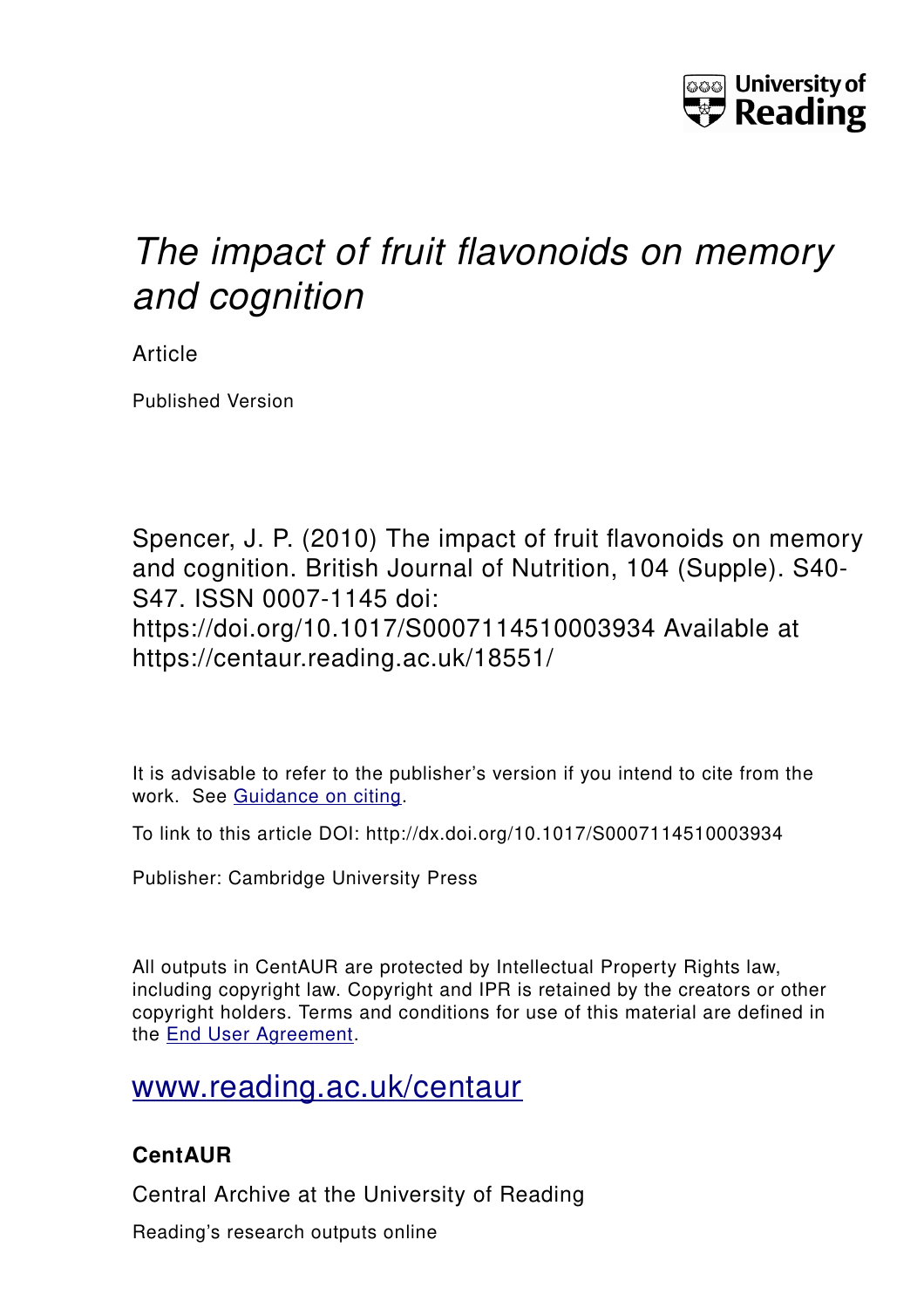### The impact of fruit flavonoids on memory and cognition

Jeremy P. E. Spencer<sup>1,2\*</sup>

<sup>1</sup>Molecular Nutrition Group, School of Chemistry, Food and Pharmacy, University of Reading, Reading RG2 6AP, UK <sup>2</sup> Centre for Integrative Neuroscience and Neurodynamics, University of Reading, Reading RG2 6AP, UK

(Received 26 January 2010 – Revised 14 July 2010 – Accepted 20 July 2010)

There is intense interest in the studies related to the potential of phytochemical-rich foods to prevent age-related neurodegeneration and cognitive decline. Recent evidence has indicated that a group of plant-derived compounds known as flavonoids may exert particularly powerful actions on mammalian cognition and may reverse age-related declines in memory and learning. In particular, evidence suggests that foods rich in three specific flavonoid sub-groups, the flavanols, anthocyanins and/or flavanones, possess the greatest potential to act on the cognitive processes. This review will highlight the evidence for the actions of such flavonoids, found most commonly in fruits, such as apples, berries and citrus, on cognitive behaviour and the underlying cellular architecture. Although the precise mechanisms by which these flavonoids act within the brain remain unresolved, the present review focuses on their ability to protect vulnerable neurons and enhance the function of existing neuronal structures, two processes known to be influenced by flavonoids and also known to underpin neuro-cognitive function. Most notably, we discuss their selective interactions with protein kinase and lipid kinase signalling cascades (i.e. phosphoinositide-3 kinase/Akt and mitogen-activated protein kinase pathways), which regulate transcription factors and gene expression involved in both synaptic plasticity and cerebrovascular blood flow. Overall, the review attempts to provide an initial insight into the potential impact of regular flavonoid-rich fruit consumption on normal or abnormal deteriorations in cognitive performance.

Ageing is associated with many common chronic neurodegenerative diseases and the precise cause of the neuronal degeneration underlying these disease and, indeed, normal brain ageing remains unclear. It is thought that several cellular and molecular events are involved, including increases in oxidative stress, impaired mitochondria function, activation of neuronal apoptosis, the deposition of aggregated proteins and excitotoxicity. Thus far, the majority of existing drug treatments for the treatment of neurodegenerative disorders are unable to prevent the underlying degeneration of neurons and consequently there is a desire to develop alternative therapies capable of preventing the progressive loss of specific neuronal populations. Since the neuropathology of many neurodegenerative diseases has been linked to increases in brain oxidative stress, historically, strong efforts have been directed at exploring the antioxidant strategies to combat neuronal damage. Indeed, there has been intense interest in the neuroprotective effects of a group of plant secondary metabolites known as polyphenols, which are powerful antioxidants in vitro. A large number of dietary intervention studies in human subjects<sup> $(1)$ </sup> and animals<sup> $(2)$ </sup>, in particular those using foods and beverages derived from Vitis vinifera (grape), Camellia sinensis (tea), Theobroma cacao (cocoa) and Vaccinium spp. (blueberry), have demonstrated beneficial effects on human vascular function and on improving memory and learning<sup> $(2-13)$ </sup>. While such foods and beverages differ greatly in chemical composition, macronutrient and micronutrient content and energy load/serving, they have in common that they are among the

Evidence has begun to emerge that these low molecular weight, non-nutrient components may be responsible for the beneficial effects of flavonoid-rich foods in vivo, through their ability to directly or indirectly interact with the brain's innate architecture for memory $(16,17)$ . Historically, the biological actions of flavonoids on the brain were attributed to their ability to exert antioxidant actions<sup> $(15)$ </sup>, through their ability to scavenge reactive species or through their possible influences on intracellular redox status<sup> $(18)$ </sup>. However, it is now clear that this classical hydrogen-donating antioxidant activity cannot account for the bioactivity of flavonoids in vivo, particularly in the brain, where they are found at only very low concentrations<sup>(19)</sup>. Instead, it has been postulated that their effects in the brain are mediated by an ability to protect vulnerable neurons, enhance existing neuronal function, stimulate brain blood flow and induce neurogenesis<sup>(6)</sup>. In vitro work has indicated that flavonoids and their physiological metabolites are capable of inducing neuronal and glial signalling pathways crucial in inducing synaptic plasticity<sup>(20-22)</sup>, but only at low nanomolar concentrations<sup> $(23)$ </sup> similar to that reported in the  $brain<sup>(16)</sup>$ . However, their interaction with these pathways has wider relevance, as these signalling pathways are also responsible for determining the fate of neurons following exposure to neurotoxins<sup> $(24)$ </sup> and inflammatory mediators $(17)$  and in controlling cerebrovascular blood flow. The present review examines

major dietary sources of a group of phytochemicals called flavonoids (for review on source, structure and bioavailability, refer to Spencer et al. and Rice-Evans et al.  $(14,15)$ ).

Abbreviations: CBF, cerebral blood flow; DG, dentate gyrus.

<sup>\*</sup> Corresponding author: J. P. E. Spencer, email j.p.e.spencer@reading.ac.uk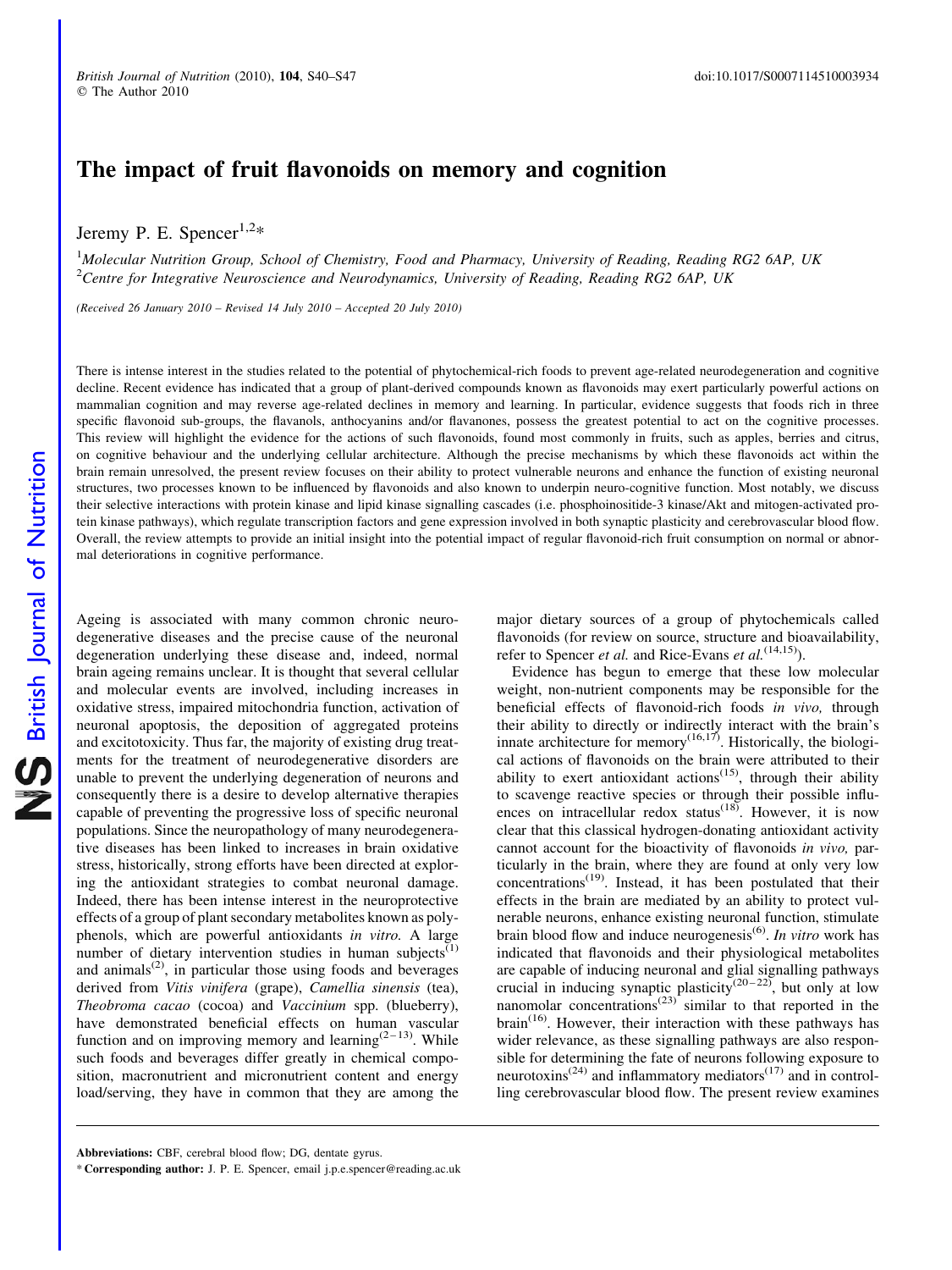the potential for flavonoids and flavonoid-rich fruits to influence brain function and the mechanisms that might be responsible for such actions in the brain.

#### Modulation of memory and cognition by flavonoid-rich fruits

A recent prospective study has provided strong evidence that dietary flavonoid intake is associated with better cognitive evolution, i.e. the preservation of cognitive performance with ageing<sup> $(25)$ </sup>. Furthermore, there is much evidence to suggest that flavonoids found in fruits and fruit juices (most notably flavanols, flavanones and anthocyanins) have the capacity to improve memory $(6,19,26-28)$ . A number of animal intervention studies, using diets containing between 1 and 2 % (w/w) freeze-dried fruit/fruit juice, have indicated that grape, pomegranate, strawberry and blueberry, as well as pure flavonoids (epicatechin and quercetin), are capable of affecting several aspects of memory and learning, notably  $\frac{1}{2}$  and slow<sup>(29-32)</sup> memory acquisition, short-term working memory<sup>(16,33–36)</sup>, long-term reference memory<sup>(9,37)</sup>, reversal learning<sup> $(11,33)$ </sup> and memory retention/retrieval<sup> $(38)$ </sup>. For example, fruits such as strawberry, blueberry and blackberry (all rich in anthocyanins and flavanols) have been shown to be beneficial in retarding functional, age-related CNS and cognitive behavioural deficits<sup> $(29,39,40)$ </sup>. There is also extensive evidence that berries, most notably blueberries, which are equally rich in both anthocyanin and flavanols, are effective at reversing age-related deficits in spatial working memory<sup>(16,35,37,40-46)</sup>. Furthermore, the effects of blueberry and blackberry appear to be most pronounced in terms of short-term memory, suggesting that these improvements are, in part, dependent on CA3–CA3 excitatory connections in the hippocampus<sup> $(40,47)$ </sup>. Although it is presently uncertain as to whether it is the flavonoids within these fruits which are causal agents in inducing the behavioural effects, evidence is beginning to emerge that suggests they are able to induce both behavioural and related cellular changes. For example, the flavanol (-)-epicatechin (500  $\mu$ g/g), which is found in a variety of fruits (apple, pear, grape and all berries), has been shown to enhance the retention of rat spatial memory in water maze tasks, especially when combined with exercise<sup> $(38)$ </sup>. This improvement was associated with increased angiogenesis and neuronal spine density in the dentate gyrus (DG) of the hippocampus and with the up-regulation of genes associated with learning in the hippocampus.

Alternatively, the blueberry-derived flavonoids may act to enhance the efficiency of spatial memory indirectly by acting on the DG, the hippocampal sub-region most sensitive to the effects of ageing<sup> $(48)$ </sup>. DG granule cells are particularly vulnerable to the ageing process<sup>(49,50)</sup>, with age-dependent degeneration resulting in an impairment of information transfer between DG and CA3, thus resulting in an inability of CA3 networks to build new spatial representations<sup>(48)</sup>. This is supported by observations that DG lesioned animals exhibit marked difficulties in acquiring spatial representations<sup> $(51)$ </sup>. Blueberry supplementation has been shown to significantly increase the proliferation of precursor cells in the DG of aged rats $^{(37)}$ . This link between DG neurogenesis, cognitive performance and ageing is well documented<sup>(52-56)</sup> and may represent another mechanism by which fruits rich in flavonoids may improve memory by acting on the hippocampus. Again, it is unclear at present whether flavonoids themselves are wholly responsible for the effects of flavonoid-rich fruits in vivo and also whether they induce global changes in hippocampal (and other brain region) morphology/function or are they capable of more specific changes in hippocampal sub-regions. In the next section, we examine the known interactions of flavonoids with the cellular structures and processes involved in normal brain function in an attempt to better understand how these actions might underpin the wide range of beneficial actions of flavonoid-rich fruits on mammalian cognitive processing.

#### Mechanisms of action

There is now much evidence to suggest that fruit-derived phytochemicals, in particular flavonoids, are capable of promoting beneficial effects on memory and learning<sup> $(16,26,29,39,43,57-59)$ </sup>. It appears that they are able to impact upon memory through their ability to exert effects directly on the brain's innate architecture for memory<sup> $(6)$ </sup>. This cellular architecture is well known to deteriorate with ageing with neuronal populations or synaptic connections lost over time, leaving the system less efficient in the processing and storage of sensory information. The next three sections describe how specific flavonoids or flavonoid-rich fruits impact upon this innate cellular architecture and thereby influence cognitive processing and ultimately behavioural outcomes such as memory.

#### Interaction with neuronal signalling and synaptic function

The ability of flavonoids to impact upon memory appears to be, in part, underpinned by their ability to interact with the molecular and physiological apparatus used in normal memory processing $(21,60)$ . The concentrations of flavonoids and their metabolites that reach the brain following dietary supplementation are believed to be in the region of 10–300 nm. Such concentrations are sufficiently high to exert pharmacological activity at receptors, kinases and transcription factors(20). Although the precise site of their interaction with signalling pathways remains unresolved, evidence indicates that they are capable of acting in a number of ways: (1) by binding to ATP sites on enzymes and receptors; (2) by modulating the activity of kinases directly, i.e. MAPKKK, MAPKK or MAPK; (3) by affecting the function of important phosphatases, which act in opposition to kinases; (4) by modulating transcription factor activation and binding to promoter sequences, i.e. cyclicAMP-response element-binding protein (reviewed in Spencer<sup>(21,61)</sup>) [\(Fig. 1\)](#page-3-0).

Flavonoids and flavonoid-rich fruits are well reported to modulate neuronal signalling pathways crucial in inducing synaptic plasticity<sup>(21)</sup>, in particular with the extracellular receptor kinase and protein kinase B/Akt pathways<sup>(61-63)</sup>. The activation of these pathways has been observed in vivo following dietary intervention with blueberry  $(2\%$  (w/w) freeze-dried blueberry), along with the activation of the transcription factor cyclicAMP-response element-binding protein and production of neurotrophins such as brain-derived neurotrophic factor, which are known to be required during memory acquisition and consolidation. Agents, both dietary and otherwise, capable of inducing pathways leading to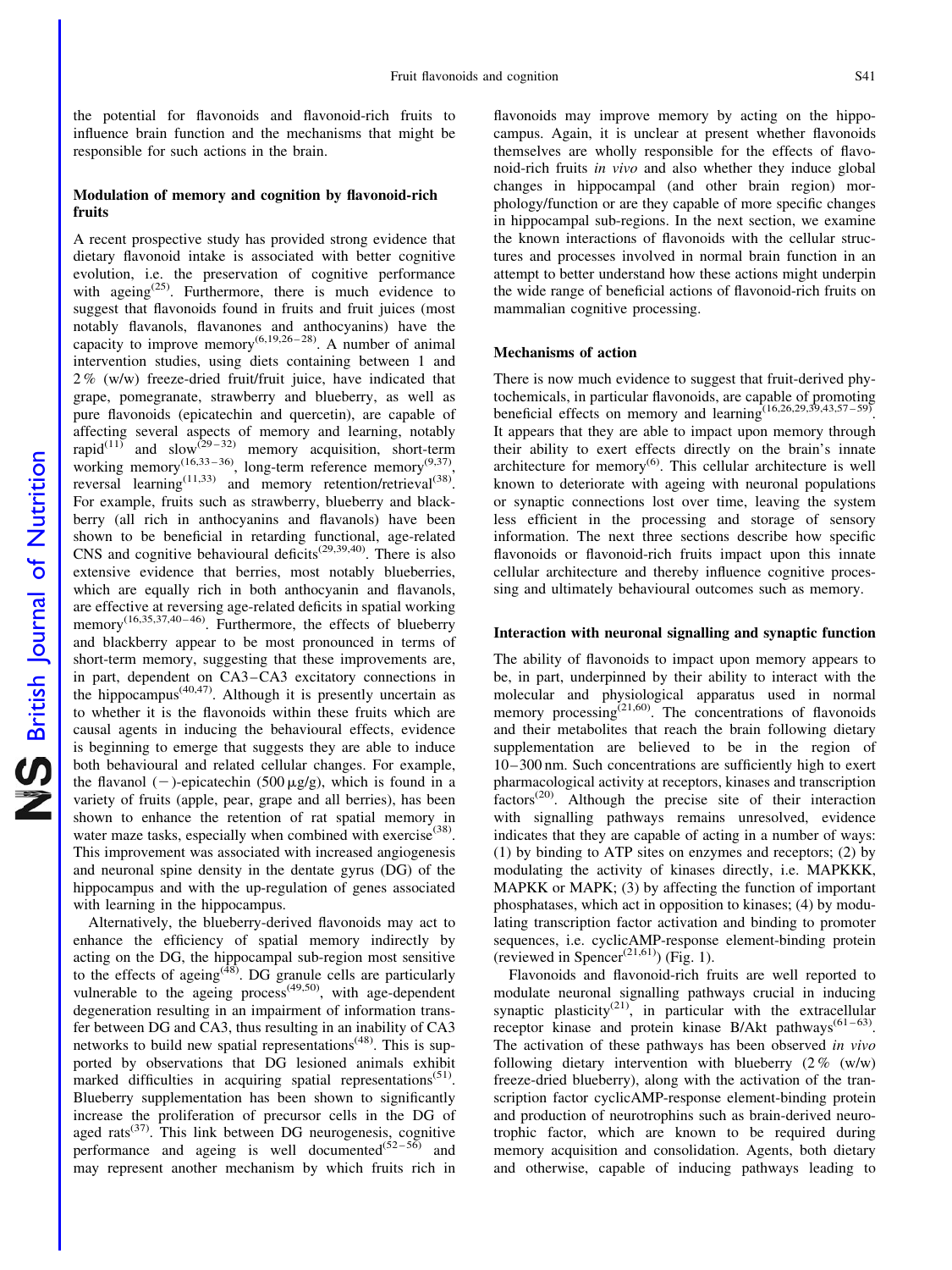<span id="page-3-0"></span>

**S** British Journal of Nutrition British Journal of Nutrition

Fig. 1. Flavonoid-induced activation and inhibition of neuronal and glial signalling and functional implications. Activation of extracellular receptor kinase (ERK), Akt and cyclicAMP-response element-binding protein (CREB) by flavonoids may promote changes in synaptic plasticity and neurogenesis, which ultimately influence memory, learning and cognition. Activation of these pathways may also lead to the inhibition of pro-apoptotic signalling in neurons (bad and caspases). Flavonoid-induced inhibition of the c-jun N-terminal kinases (JNK), apoptosis signal-regulating kinase-1 and p38 pathways leads to an inhibition of both the apoptosis in neurons and a reduction of neuroinflammatory reactions in microglia (reduction in inductible nitric oxide synthase (iNOS) expression and NO· release). PKB, protein kinase B; mTOR, mammalian target of rapamycin; STAT-1, signal transducers and activators of transcription family-1; c-jun, c-jun N-terminal kinases; NO, nitric oxide; BDNF, brain-derived neurotrophic factor; VEGF, vascular endothelial growth factor; TGF, tumour growth factor.

cyclicAMP-response element-binding protein activation are believed to have the potential to enhance both short-term and long-term memories<sup> $(16)$ </sup>, through the initiation of processes leading to the generation of a more efficient structure for interpreting afferent nerve or sensory information. One mechanism by which this may come about is through flavonoid-induced increases in neuronal spine density and morphology, two factors considered vital for learning and memory $(64)$ .

Changes in spine density, morphology and motility have been shown to occur with paradigms that induce synaptic, as well as altered sensory experience, and lead to alterations in synaptic connectivity and strength between neuronal partners, which ultimately affects the efficacy of synaptic communication (Fig. 1). In support of this, dietary supplementation with blueberries rich in both high flavanol and anthocyanin has been shown to cause activation of mammalian target of rapamycin and an increased expression of hippocampal Arc/  $Arg3.1^{(16)}$ , events which are likely to facilitate changes in synaptic strength through the stimulation of the growth of small dendritic spines into large mushroom-shaped spines. The ability of flavonoids to induce such morphological changes through interactions with neuronal signalling is supported by studies which have shown that specific flavanols are capable of inducing neuronal dendrite outgrowth<sup> $(65)$ </sup>. Furthermore, nobiletin, a poly-methoxylated flavone found in citrus peel, also induces neurite outgrowth<sup>(66)</sup> and synaptic transmission<sup> $(67)$ </sup> via its ability to interact directly with mitogen-activated protein kinase and PKA signalling pathways, while its metabolite, 4'-demethylnobiletin, exerts similar effects via the same pathways<sup> $(68)$ </sup>. While these effects are interesting, and in agreement with previous observations with flavonoids, it should be noted that they were observed at concentrations ranging from 10 to 100  $\mu$ M, which are unlikely to be achieved in the brain.

#### Influence on blood flow and neurogenesis

There is also evidence to suggest that flavonoid-rich foods may be capable of preventing many forms of cerebrovascular disease including those associated with stroke and demen $tia^{(69,70)}$ . It is thought that flavonoids meditate these effects in vivo through their potential to affect endothelial function and peripheral blood flow<sup> $(71)$ </sup>. Such vascular effects are potentially significant as increased cerebrovascular function is known to facilitate adult neurogenesis in the hippocampus<sup> $(72)$ </sup> (Fig. 1). Indeed, new hippocampal cells are clustered near blood vessels, which proliferate in response to vascular growth factors and may influence memory<sup>(73)</sup>. Efficient cerebral blood flow (CBF) is vital for optimal brain function, with several studies indicating that there is a decrease in CBF in patients with dementia<sup>(74,75)</sup>. Brain imaging techniques, such as 'functional MRI' and 'trans-cranial Doppler ultrasound', have shown that there is a correlation between CBF and cognitive function in human subjects<sup> $(75)$ </sup>. For example, CBF velocity is significantly lower in patients with Alzheimer disease and low CBF is also associated with incipient markers of dementia. In contrast, non-demented subjects with higher CBF were less likely to develop dementia.

In this context, flavanol-rich foods have been shown to cause significantly increased CBF in human subjects, 1–2 h postintervention<sup> $(76,77)$ </sup>. Although requiring further investigation, intervention with a flavanol-rich drink derived from cocoa (400–900 mg flavanols) resulted in an acute (2 h postintervention) increase in blood flow (blood oxygen level-dependent functionalMRI) in certain regions of the brain, along with a modification of the blood oxygen level-dependent response in individuals completing a 'task switching' test. Furthermore, 'arterial spin-labelling sequence  $MRI'^{(78)}$  also indicated that cocoa flavanols increase CBF up to a maximum of 2 h after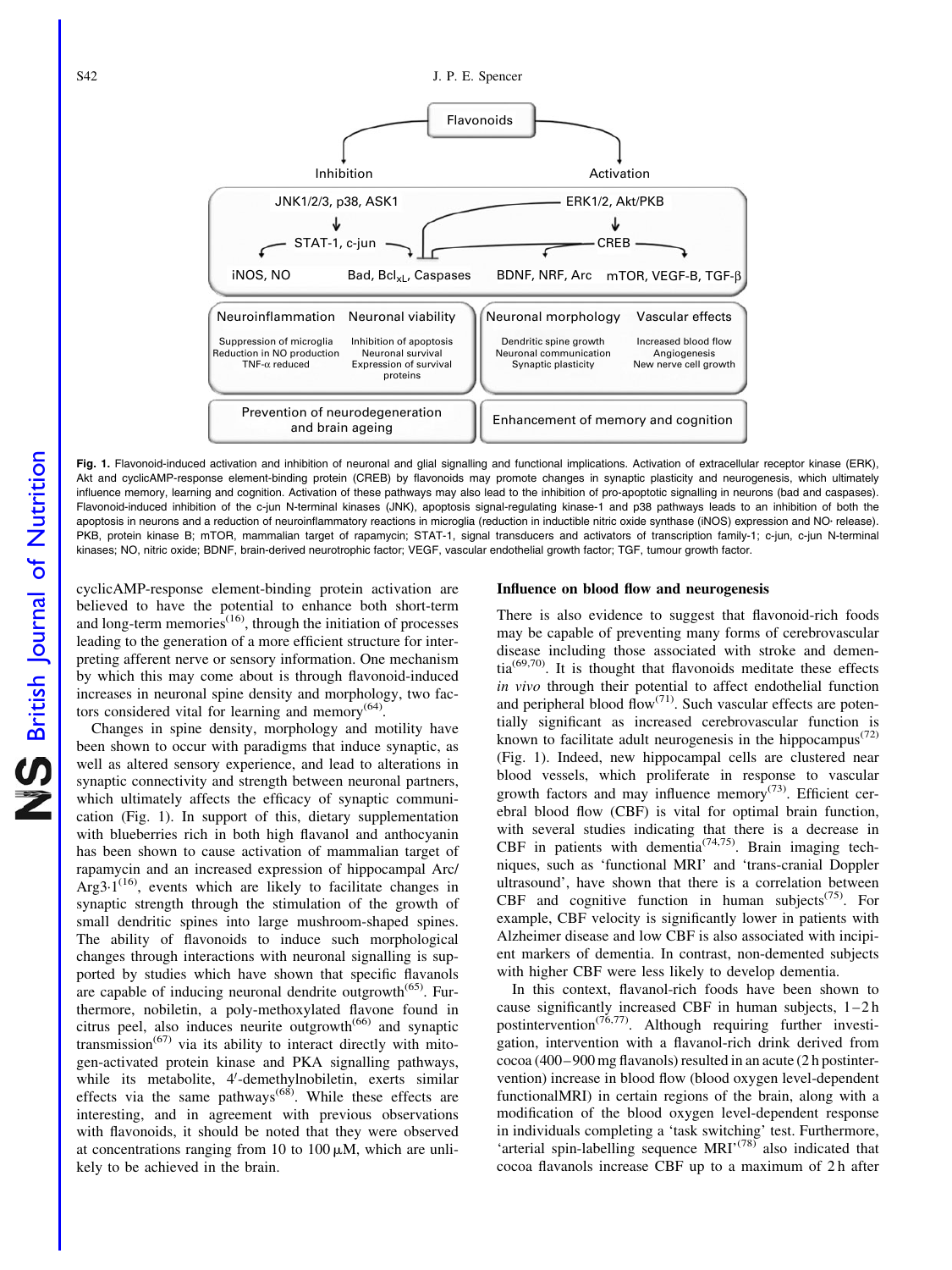ingestion of the flavanol-rich drink. In support of these findings, an increase in CBF through the middle cerebral artery has been reported after the consumption of flavanol-rich  $\overline{\text{coca}}$  using trans-cranial Doppler ultrasound<sup>(77)</sup>. Clearly, further investigation is required before one can be certain of the full impact of flavonoids-rich foods on brain blood flow. At present, there is very little information regarding the ability of other flavonoid-rich foods, including effect of fruits on cerebrovascular blood flow. However, if such responses are ultimately dependent on the actions of flavanols on the vascular system, as has been suggested $^{(71)}$ , then there is good reason to hypothesise that other flavanol-rich foods, such as apple, grape, blackcurrant and pear, may also possess similar activity.

#### Inhibition of neurodegeneration and neuroinflammation

The underlying neurodegeneration observed in Parkinson's, Alzheimer's and other neurodegenerative diseases is believed to be triggered by multi-factorial processes, including neuroinflammation<sup>(79,80)</sup>, glutamatergic excitotoxicity and increases in Fe and/or depletion of endogenous antioxidants<sup>(81-83)</sup>. There is a growing body of evidence to suggest that flavonoids and flavonoid-rich foods may be capable of counteracting such neuronal injury, thereby delaying the progression of disease pathologies<sup> $(19,22,61,84)$ </sup>. The death of nigral neurons in Parkinson's disease is thought to involve the formation of the endogenous neurotoxin, 5-S-cysteinyl-dopamine and its oxidation product, dihydrobenzothiazine- $1^{(5,85-87)}$ . However, the generation of  $5-S$ -cysteinyl-dopamine<sup>(88)</sup> and resulting neuronal injury induced by it are effectively counteracted by a range of flavonoids and other polyphenols found commonly in a range of fruits such as orange, berries, apple and grape<sup> $(5)$ </sup>. There is also evidence that flavanols and their metabolites are effective in blocking oxidant-induced neuronal injury<sup>(89,90)</sup> at concentrations relevant to those observed in vivo and in the brain (typically 10–300 nm), through their ability to modulate PI3 kinase (PI3K)/Akt and mitogen-activated protein kinase signalling<sup> $(20,61)$ </sup>. For example, the flavanols epicatechin and 3'-O-methyl-epicatechin (100 and 300 nm) protect neurons against oxidative damage via a mechanism involving the suppression of c-jun N-terminal kinases, and downstream partners, c-jun and pro-caspase- $3^{(91)}$  [\(Fig. 1](#page-3-0)). Similarly, the citrus flavanones, hesperetin and its metabolite, 5-nitro-hesperetin (10–300 nm), inhibit oxidant-induced neuronal apoptosis via a mechanism involving the activation/phosphorylation of signalling proteins important in the pro-survival pathways<sup> $(92)$ </sup>.

Recent evidence suggests that non-steroidal, anti-inflammatory drugs are effective in delaying the onset of neurodegenerative disorders, particularly Parkinson's disease<sup> $(93)$ </sup>. As such, there has been an interest in the development of new compounds with an ability to counteract neuroinflammatory injury to the brain. The citrus flavanone naringenin (300 nm) has recently been found to be highly effective in reducing lipopolysaccharide/interferon-g-induced glial-cell activation and resulting neuronal injury, via inhibition of p38 and signal transducers and activators of transcription family-1, and a reduction in inductible nitric oxide synthase expression and other flavonoids has been shown to partially alleviate neuroinflammation through the inhibition of TNF- $\alpha$  production<sup>(94)</sup> ([Fig. 1](#page-3-0)). Flavonoids present in blueberry have also been shown to inhibit NO $\cdot$ , IL-1 $\beta$  and TNF- $\alpha$  production in activated microglia cells<sup> $(95)$ </sup>, while the flavonol quercetin  $(1-30 \mu)$  (96) and the flavanols catechin and epigallocatechin gallate  $(1-50 \mu)^{(97)}$  have all been shown to attenuate microglia- and/or astrocyte-mediated neuroinflammation. As with their activity against oxidative stress, their ability to exert such actions appears to rely on their ability to directly modulate kinase signalling pathways, pro-inflammatory transcription factors and the downstream regulation of inductible nitric oxide synthase and cyclooxygenase-2 expression, NO<sup>t</sup> production, cytokine release and NADPH oxidase activation<sup>(20,21,61,98)</sup>. For example, flavonol fisetin (1  $\mu$ M), which is found in strawberry and other fruits, has been shown to inhibit p38 mitogen-activated protein kinase phosphorylation in LPS-stimulated BV-2 microglial cells<sup>(99)</sup> and the flavone luteolin  $(5-50 \mu M)$  inhibits IL-6 production in activated microglia via inhibition of the c-jun N-terminal kinases signalling pathway $(100)$ .

#### Summary and future horizons

The actions of flavonoid-rich fruits and the specific flavonoids that they contain on brain function appear to express significant similarity. This suggests that the ability of many fruits to exert effects on cognition appears to be underpinned by their flavonoid content and involves a number of effects, including a potential to protect neurons against injury induced by neurotoxins and neuroinflammation, a potential to activate synaptic signalling and an ability to improve cerebrovascular blood flow. These effects appear to be mediated by the interaction of flavonoids and their physiological metabolites with cellular signalling cascades in the brain and the periphery, leading to an inhibition of apoptosis triggered by neurotoxic species, the promotion of neuronal survival and differentiation and an enhancement of peripheral and cerebral blood perfusion. Such effects induce beneficial changes in the cellular architecture required for cognition and consequently provide the brain with a more efficient structure for interpreting afferent nerve or sensory information and for the storage, processing and retrieval of memory. Furthermore, such interactions also protect the brain against neuronal losses associated with ageing, something which is particularly relevant as this innate brain structure is known to deteriorate with ageing, with neuronal populations or synaptic connections lost over time, leaving the system less efficient in its ability to process sensory information.

The consumption of flavonoid-rich fruits, such as berries, apple and citrus, throughout life may have the potential to limit or even reverse age-dependent deteriorations in memory and cognition. However, there are a number of questions still to be resolved. Most notably, at present, there is no data in support of a causal relationship between the consumption of flavonoids and behavioural outcomes in human subjects. In order to make such relationships, future intervention studies will be required to utilise better-characterised intervention materials, more appropriate controls and more rigorous clinical outcomes. While cognitive behavioural testing in human subjects and animals provides an appropriate way of assessing function, in vivo structural and dynamic quantitative assessments will ultimately be required to provide hard evidence of effects in the brain. For example, it would be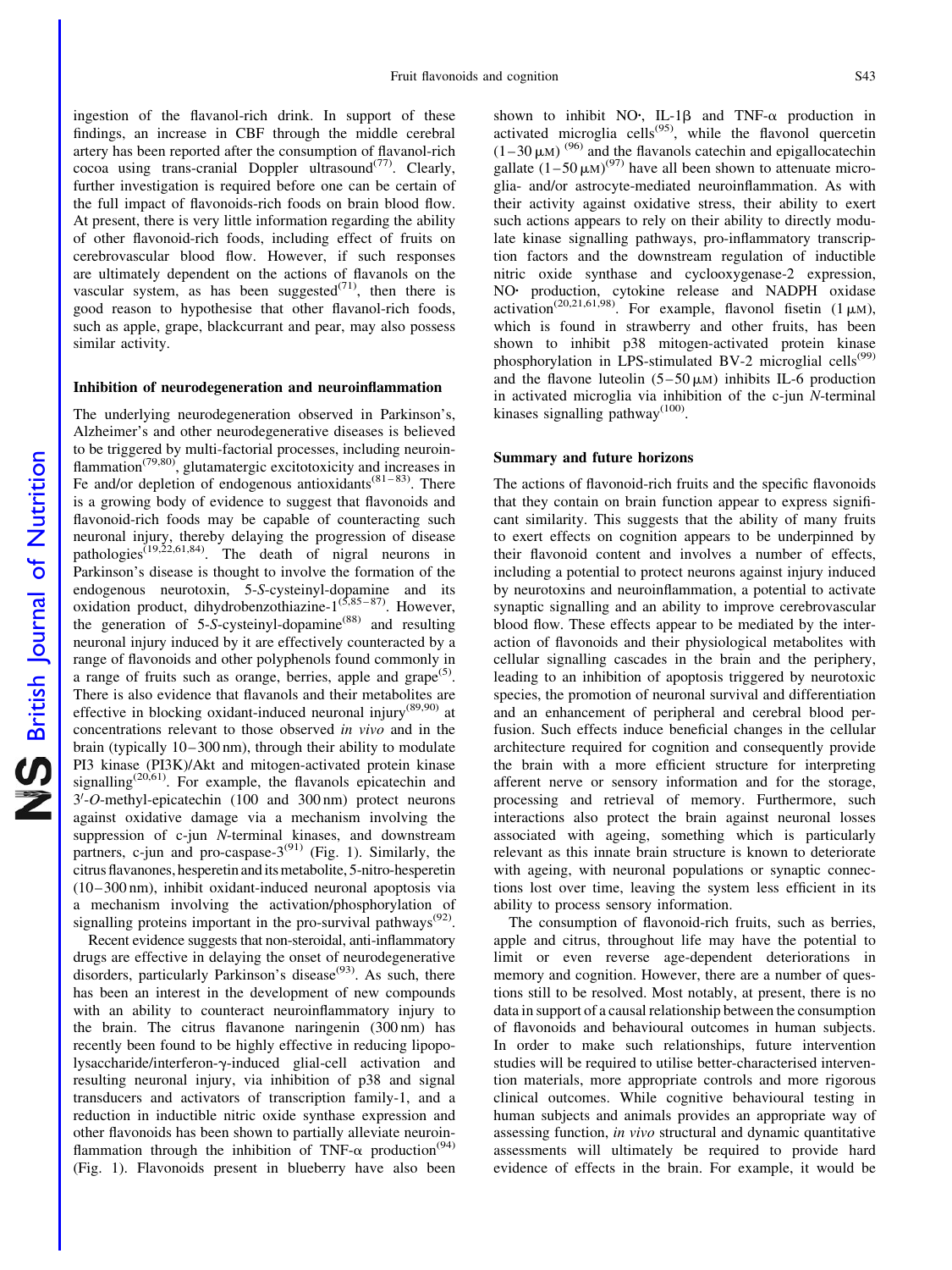highly advantageous to directly link behavioural responses to changes in hippocampal volume and density, changes in neural stem cell and progenitor cells and alterations in brain blood flow using MRI and functional MRI techniques. Functional MRI measures may be used to assess changes in blood flow that underlie improved cognitive functioning as a result of flavonoid-rich fruit supplementation. In addition, such haemodynamic changes may be further compared with changes in grey matter density and with biomarkers of neural stem and progenitor cells, using proton NMR spectroscopy. Such an approach will be essential to provide links between flavonoid intake and brain function in a mechanistic, dynamic and quantitative way. Taking such an approach, one may also be able to assess other factors relating to intake such as the timeframe required to gain maximum beneficial effects, the flavonoids most effective in inducing these changes and the doses at which these become effective?

Furthermore, it appears that the precise mechanism by which flavonoids act on cognitive performance appears to be dependent on the period of flavonoid exposure. At present, improvements in cognition resulting from acute dietary flavonoid-rich fruit interventions are thought to be dependent on increased cerebrovascular blood flow. However, in vitro studies using physiological doses of flavonoids have shown that they are able to rapidly stimulate neuronal signalling pathways involved in cognitive processing and thus even acute changes in cognition may be partly mediated by their direct actions on neurons. In order to resolve this issue, further studies are necessary to clearly resolve the issue of whether flavonoids are able to localise in the brain following the consumption of flavonoid-rich fruits. In human subjects, this can only be resolved by the use of brain imaging technologies allied to intervention studies utilising  $13C$ -labelled flavonoids (either pure 13C-labelled flavonoids or with fruits harvested from plants grown in a  ${}^{13}CO_2$  environment). Cognitive changes associated with long-term intake of fruit flavonoids are more likely to involve morphological changes triggered by the direct actions of flavonoids on neuronal signalling. However, the extent to which daily acute changes in brain blood flow impact upon such changes are presently unknown. Thus, future studies are necessary and should be designed to resolve the precise temporal nature of their effects on memory as well as other issues, such as when one needs to start consuming flavonoids to gain the maximum beneficial effects?

Finally, the potential impact of diet on health care costs should not be ignored. Dementia costs to the UK alone have been estimated to be £17 billion/annum. If scientists could develop a treatment that would reduce severe cognitive impairment in older people by just 1 % per year, this would cancel out all estimated increases in the long-term care costs due to our ageing population (Alzheimer's Research Trust). Beyond this, there is also intense interest in the development of drugs capable of enhancing memory and learning, both in adults and in children, and there is a strong possibility that in the future, specific nutrients, in particular fruit-derived flavonoids, might act as precursors for the development of a new generation of memory-enhancing drugs. As such, the present series of reviews in this issue are extremely timely one and highlight the present thinking in the field and outline the future directions for research in the area.

#### Acknowledgements

J. P. E. S. is funded by the Biotechnology and Biological Sciences Research Council (BB/F008953/1; BB/E023185/1; BB/G005702/1), the FSA (FLAVURS) and the European Union (FP7 FLAVIOLA). There is no conflict of interest that I should disclose, having read the Journals guidelines. J. P. E. S. is the sole author of the manuscript.

#### References

- 1. Macready AL, Kennedy OB, Ellia JA, et al. (2009) Flavonoids and cognitive function: a review of human randomized controlled trial studies and recommendations for future studies. Genes Nutr 4, 227–242.
- 2. Rendeiro C, Spencer JPE, Vauzour D, et al. (2009) The impact of flavonoids on spatial memory in rodents: from behaviour to underlying hippocampal mechanisms. Genes Nutr 4, 251-270.
- 3. Spencer JPE, Vauzour D & Rendeiro C (2009) Flavonoids and cognition: the molecular mechanisms underlying their behavioural effects. Arch Biochem Biophys 492, 1–9.
- 4. Checkoway H, Powers K, Smith-Weller T, et al. (2002) Parkinson's disease risks associated with cigarette smoking, alcohol consumption, and caffeine intake. Am J Epidemiol 155, 732–738.
- 5. Vauzour D, Ravaioli G, VafeiAdou K, et al. (2008) Peroxynitrite induced formation of the neurotoxins 5-Scysteinyl-dopamine and DHBT-1: implications for Parkinson's disease and protection by polyphenols. Arch Biochem Biophys 476, 145–151.
- 6. Spencer JPE (2008) Food for thought: the role of dietary flavonoids in enhancing human memory, learning and neurocognitive performance. Proc Nutr Soc 67, 238–252.
- 7. Galli RL, Shukitt-Hale B, Youdim KA, et al. (2002) Fruit polyphenolics and brain aging: nutritional interventions targeting age-related neuronal and behavioral deficits. Ann N Y Acad Sci 959, 128–132.
- 8. Unno K, Takabayashi F, Kishido T, et al. (2004) Suppressive effect of green tea catechins on morphologic and functional regression of the brain in aged mice with accelerated senescence (SAMP10). Exp Gerontol 39, 1027–1034.
- 9. Haque AM, Hashimoto M, Katakura M, et al. (2006) Long-term administration of green tea catechins improves spatial cognition learning ability in rats. J Nutr 136, 1043–1047.
- 10. Kuriyama S, Hozawa A, Ohmori K, et al. (2006) Green tea consumption and cognitive function: a cross-sectional study from the Tsurugaya Project 1. Am J Clin Nutr 83, 355-361.
- 11. Wang Y, Wang L, Wu J, et al. (2006) The in vivo synaptic plasticity mechanism of EGb 761-induced enhancement of spatial learning and memory in aged rats. Br J Pharmacol 148, 147–153.
- 12. Youdim KA, Shukitt-Hale B & Joseph JA (2004) Flavonoids and the brain: interactions at the blood–brain barrier and their physiological effects on the central nervous system. Free Radic Biol Med 37, 1683–1693.
- 13. Joseph J, Cole G, Head E, et al. (2009) Nutrition, brain aging, and neurodegeneration. J Neurosci 29, 12795–12801.
- 14. Spencer JPE, Abd El Mohsen MM, Minihane AM, et al. (2007) Biomarkers of the intake of dietary polyphenols: strengths, limitations and application in nutrition research. Br J Nutr 99, 12–22.
- 15. Rice-Evans CA, Miller NJ & Paganga G (1996) Structureantioxidant activity relationships of flavonoids and phenolic acids. Free Radic Biol Med 20, 933–956.
- 16. Williams CM, El Mohsen MA, Vauzour D, et al. (2008) Blueberry-induced changes in spatial working memory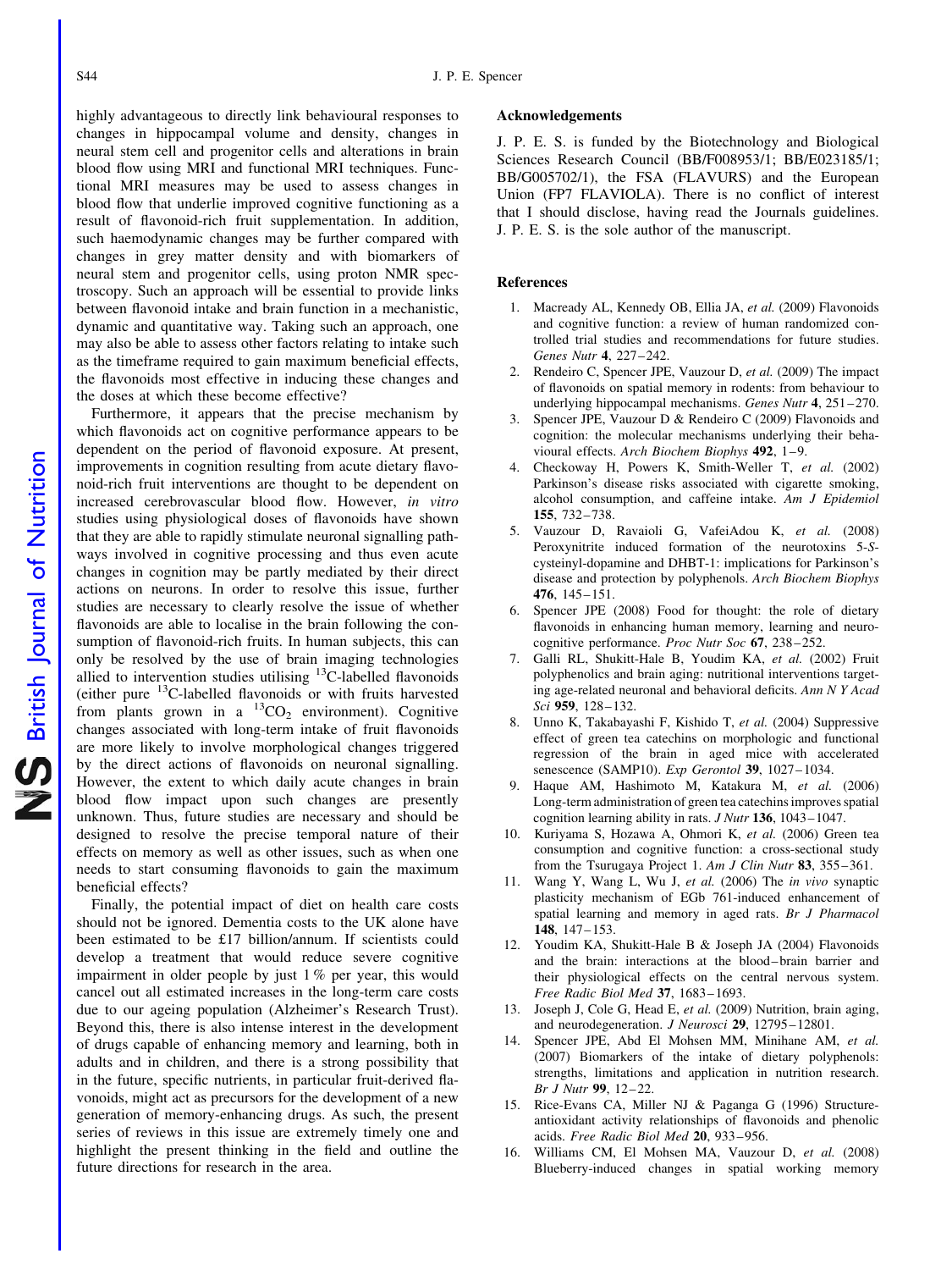correlate with changes in hippocampal CREB phosphorylation and brain-derived neurotrophic factor (BDNF) levels. Free Radic Biol Med 45, 295–305.

- 17. Spencer JPE (2009) Flavonoids and brain health: multiple effects underpinned by common mechanisms. Genes Nutr 4, 243–250.
- 18. Pollard SE, Kuhnle GG, Vauzour D, et al. (2006) The reaction of flavonoid metabolites with peroxynitrite. Biochem Biophys Res Commun 350, 960–968.
- 19. Spencer JPE (2008) Flavonoids: modulators of brain function? Br J Nutr 99E, Suppl. 1, ES60–ES77.
- 20. Williams RJ, Spencer JPE & Rice-Evans C (2004) Flavonoids: antioxidants or signalling molecules? Free Radic Biol Med 36, 838–849.
- 21. Spencer JPE (2009) The impact of flavonoids on memory: physiological and molecular considerations. Chem Soc Rev 38, 1152–1161.
- 22. Vauzour D, VafeiAdou K, Rodriguez-Mateos A, et al. (2008) The neuroprotective potential of flavonoids: a multiplicity of effects. Genes Nutr 3, 115–126.
- 23. Vauzour D, VafeiAdou K, Rice-Evans C, et al. (2007) Activation of pro-survival Akt and ERK1/2 signalling pathways underlie the anti-apoptotic effects of flavanones in cortical neurons. J Neurochem 103, 1355–1367.
- 24. Weinreb O, Amit T, Mandel S, et al. (2009) Neuroprotective molecular mechanisms of  $(-)$ -epigallocatechin-3-gallate: a reflective outcome of its antioxidant, iron chelating and neuritogenic properties. Genes Nutr 4, 283–296.
- 25. Letenneur L, Proust-Lima C, Le GA, et al. (2007) Flavonoid intake and cognitive decline over a 10-year period. Am J Epidemiol 165, 1364–1371.
- 26. Shukitt-Hale B, Lau FC & Joseph JA (2008) Berry fruit supplementation and the aging brain. J Agric Food Chem 56, 636–641.
- 27. Shukitt-Hale B, Carey AN, Jenkins D, et al. (2007) Beneficial effects of fruit extracts on neuronal function and behavior in a rodent model of accelerated aging. Neurobiol Aging 28, 1187–1194.
- 28. Shukitt-Hale B, Lau FC & Joseph JA (2008) Berry fruit supplementation and the aging brain. J Agric Food Chem 56, 636–641.
- 29. Joseph JA, Shukitt-Hale B, Denisova NA, et al. (1999) Reversals of age-related declines in neuronal signal transduction, cognitive, and motor behavioral deficits with blueberry, spinach, or strawberry dietary supplementation. J Neurosci 19, 8114–8121.
- 30. Shif O, Gillette K, Damkaoutis CM, et al. (2006) Effects of Ginkgo biloba administered after spatial learning on water maze and radial arm maze performance in young adult rats. Pharmacol Biochem Behav 84, 17–25.
- 31. Hartman RE, Shah A, Fagan AM, et al.(2006) Pomegranate juice decreases amyloid load and improves behavior in a mouse model of Alzheimer's disease. Neurobiol Dis 24, 506–515.
- 32. Winter JC (1998) The effects of an extract of Ginkgo biloba, EGb 761, on cognitive behavior and longevity in the rat. Physiol Behav 63, 425–433.
- 33. Hoffman JR, Donato A & Robbins SJ (2004) Ginkgo biloba promotes short-term retention of spatial memory in rats. Pharmacol Biochem Behav 77, 533–539.
- 34. Walesiuk A, Trofimiuk E & Braszko JJ (2006) Ginkgo biloba normalizes stress- and corticosterone-induced impairment of recall in rats. Pharmacol Res 53, 123–128.
- 35. Ramirez MR, Izquierdo I, do Carmo Bassols RM, et al. (2005) Effect of lyophilised Vaccinium berries on memory, anxiety and locomotion in adult rats. Pharmacol Res 52, 457–462.
- 36. Pu F, Mishima K, Irie K, et al. (2007) Neuroprotective effects of quercetin and rutin on spatial memory impairment in an

8-arm radial maze task and neuronal death induced by repeated cerebral ischemia in rats. J Pharmacol Sci 104, 329–334.

- 37. Casadesus G, Shukitt-Hale B, Stellwagen HM, et al. (2004) Modulation of hippocampal plasticity and cognitive behavior by short-term blueberry supplementation in aged rats. Nutr Neurosci 7, 309–316.
- 38. van Praag H, Lucero MJ, Yeo GW, et al. (2007) Plant-derived flavanol  $(-)$ -epicatechin enhances angiogenesis and retention of spatial memory in mice. J Neurosci 27, 5869–5878.
- 39. Joseph JA, Shukitt-Hale B, Denisova NA, et al. (1998) Longterm dietary strawberry, spinach, or vitamin E supplementation retards the onset of age-related neuronal signal-transduction and cognitive behavioral deficits. J Neurosci 18, 8047–8055.
- 40. Shukitt-Hale B, Cheng V & Joseph JA (2009) Effects of blackberries on motor and cognitive function in aged rats. Nutr Neurosci 12, 135–140.
- 41. Andres-Lacueva C, Shukitt-Hale B, Galli RL, et al. (2005) Anthocyanins in aged blueberry-fed rats are found centrally and may enhance memory. Nutr Neurosci 8, 111–120.
- 42. Goyarzu P, Malin DH, Lau FC, et al. (2004) Blueberry supplemented diet: effects on object recognition memory and nuclear factor-kappa B levels in aged rats. Nutr Neurosci 7, 75–83.
- 43. Joseph JA, Denisova NA, Arendash G, et al. (2003) Blueberry supplementation enhances signaling and prevents behavioral deficits in an Alzheimer disease model. Nutr Neurosci 6, 153–162.
- 44. Barros D, Amaral OB, Izquierdo I, et al. (2006) Behavioral and genoprotective effects of Vaccinium berries intake in mice. Pharmacol Biochem Behav 84, 229–234.
- 45. Willis LM, Shukitt-Hale B & Joseph JA (2009) Recent advances in berry supplementation and age-related cognitive decline. Curr Opin Clin Nutr Metab Care 12, 91–94.
- 46. Barros D, Amaral OB, Izquierdo I, et al. (2006) Behavioral and genoprotective effects of Vaccinium berries intake in mice. Pharmacol Biochem Behav 84, 229–234.
- 47. Rolls ET & Kesner RP (2006) A computational theory of hippocampal function, and empirical tests of the theory. Prog Neurobiol 79, 1–48.
- 48. Burke SN & Barnes CA (2006) Neural plasticity in the ageing brain. Nat Rev Neurosci 7, 30–40.
- 49. Small SA, Tsai WY, DeLaPaz R, et al. (2002) Imaging hippocampal function across the human life span: is memory decline normal or not? Ann Neurol 51, 290–295.
- 50. Small SA, Chawla MK, Buonocore M, et al. (2004) Imaging correlates of brain function in monkeys and rats isolates a hippocampal subregion differentially vulnerable to aging. Proc Natl Acad Sci U S A 101, 7181–7186.
- 51. Xavier GF, Oliveira-Filho FJ & Santos AM (1999) Dentate gyrus-selective colchicine lesion and disruption of performance in spatial tasks: difficulties in 'place strategy' because of a lack of flexibility in the use of environmental cues? Hippocampus 9, 668–681.
- 52. Kuhn HG, Dickinson-Anson H & Gage FH (1996) Neurogenesis in the dentate gyrus of the adult rat: age-related decrease of neuronal progenitor proliferation. *J Neurosci* 16, 2027–2033.
- 53. Kempermann G, Kuhn HG & Gage FH (1998) Experienceinduced neurogenesis in the senescent dentate gyrus. J Neurosci 18, 3206–3212.
- 54. Drapeau E, Mayo W, Aurousseau C, et al. (2003) Spatial memory performances of aged rats in the water maze predict levels of hippocampal neurogenesis. Proc Natl Acad Sci U S A 100, 14385–14390.
- 55. Shors TJ, Townsend DA, Zhao M, et al. (2002) Neurogenesis may relate to some but not all types of hippocampal-dependent learning. Hippocampus 12, 578–584.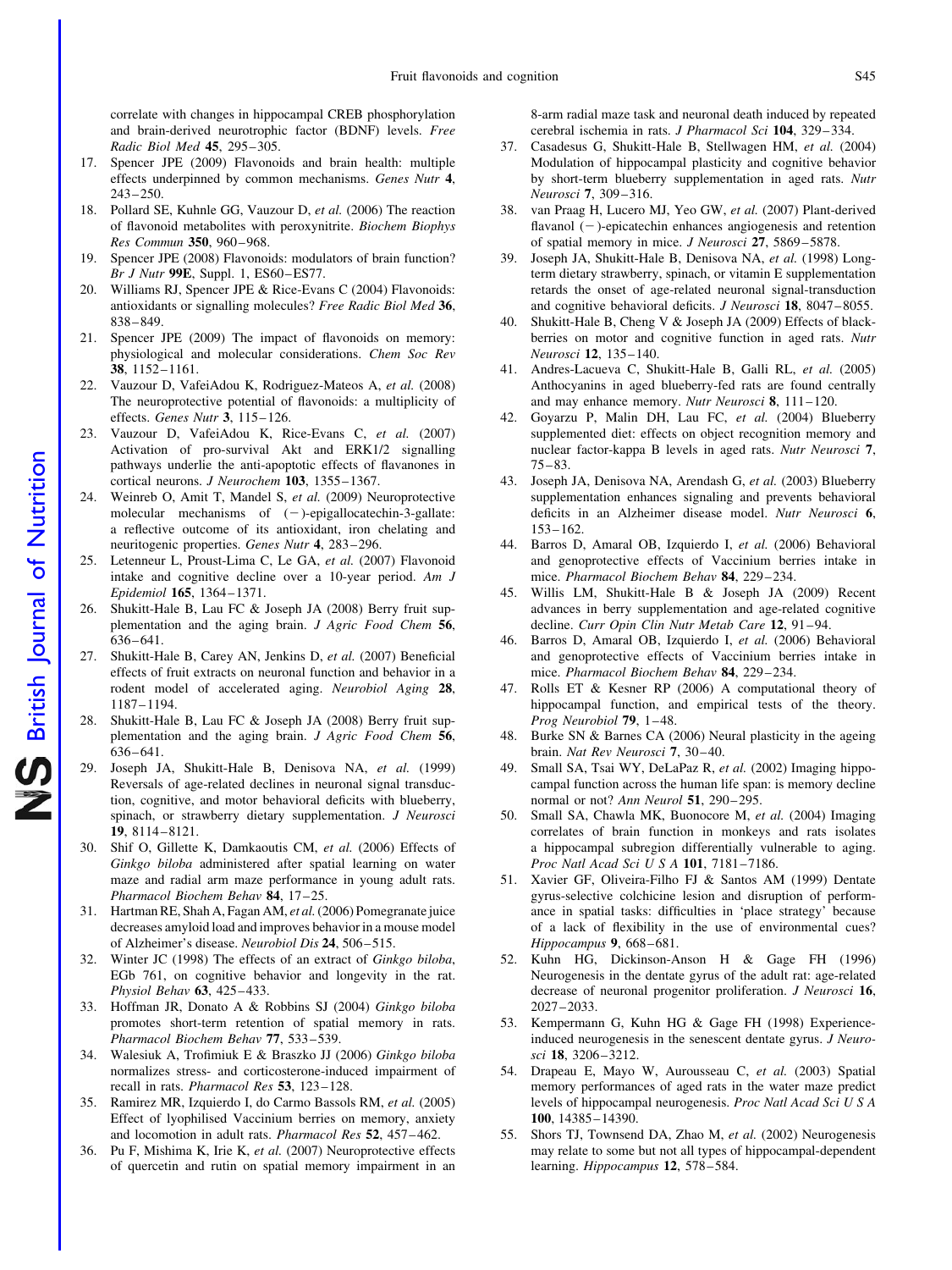- 56. Stangl D & Thuret S (2009) Impact of diet on adult hippocampal neurogenesis. Genes Nutr 4, 271–282.
- 57. Joseph JA, Shukitt-Hale B & Casadesus G (2005) Reversing the deleterious effects of aging on neuronal communication and behavior: beneficial properties of fruit polyphenolic compounds. Am J Clin Nutr 81, 313S–316S.
- 58. Joseph JA, Shukitt-Hale B & Lau FC (2007) Fruit polyphenols and their effects on neuronal signaling and behavior in senescence. Ann N Y Acad Sci 1100, 470–485.
- 59. Shukitt-Hale B, Carey A, Simon L, et al. (2006) Effects of Concord grape juice on cognitive and motor deficits in aging. Nutrition 22, 295–302.
- 60. Joseph JA, Shukitt-Hale B & Lau FC (2007) Fruit polyphenols and their effects on neuronal signaling and behavior in senescence. Ann N Y Acad Sci 1100, 470–485.
- 61. Spencer JPE (2007) The interactions of flavonoids within neuronal signalling pathways. Genes Nutr 2, 257–273.
- 62. Spencer JPE, Rice-Evans C & Williams RJ (2003) Modulation of pro-survival Akt/protein kinase B and ERK1/2 signaling cascades by quercetin and its in vivo metabolites underlie their action on neuronal viability. J Biol Chem 278, 34783–34793.
- 63. Schroeter H, Bahia P, Spencer JPE, et al.  $(2007)$  (-)-Epicatechin stimulates ERK-dependent cyclic AMP response element activity and upregulates GLUR2 in cortical neurons. J Neurochem 101, 1596–1606.
- 64. Harris KM & Kater SB (1994) Dendritic spines: cellular specializations imparting both stability and flexibility to synaptic function. Annu Rev Neurosci 17, 341–371.
- 65. Reznichenko L, Amit T, Youdim MB, et al. (2005) Green tea polyphenol  $(-)$ -epigallocatechin-3-gallate induces neurorescue of long-term serum-deprived PC12 cells and promotes neurite outgrowth. J Neurochem 93, 1157–1167.
- 66. Nagase H, Yamakuni T, Matsuzaki K, et al. (2005) Mechanism of neurotrophic action of nobiletin in PC12D cells. Biochemistry 44, 13683–13691.
- 67. Matsuzaki K, Miyazaki K, Sakai S, et al. (2008) Nobiletin, a citrus flavonoid with neurotrophic action, augments protein kinase A-mediated phosphorylation of the AMPA receptor subunit, GluR1, and the postsynaptic receptor response to glutamate in murine hippocampus. Eur J Pharmacol 578, 194–200.
- 68. Al RM, Nakajima A, Saigusa D, et al. (2009) 4'-Demethylnobiletin, a bioactive metabolite of nobiletin enhancing PKA/ ERK/CREB signaling, rescues learning impairment associated with NMDA receptor antagonism via stimulation of the ERK cascade. Biochemistry 48, 7713–7721.
- 69. Commenges D, Scotet V, Renaud S, et al. (2000) Intake of flavonoids and risk of dementia. Eur J Epidemiol 16, 357-363.
- 70. Dai Q, Borenstein AR, Wu Y, et al. (2006) Fruit and vegetable juices and Alzheimer's disease: the Kame Project. Am J Med 119, 751–759.
- 71. Schroeter H, Heiss C, Balzer J, et al. (2006) (-)-Epicatechin mediates beneficial effects of flavanol-rich cocoa on vascular function in humans. Proc Natl Acad Sci U S A 103, 1024–1029.
- 72. Gage FH (2000) Mammalian neural stem cells. Science 287, 1433–1438.
- 73. Palmer TD, Willhoite AR & Gage FH (2000) Vascular niche for adult hippocampal neurogenesis. J Comp Neurol 425, 479–494.
- 74. Nagahama Y, Nabatame H, Okina T, et al. (2003) Cerebral correlates of the progression rate of the cognitive decline in probable Alzheimer's disease. Eur Neurol 50, 1–9.
- 75. Ruitenberg A, den Heijer T, Bakker SL, et al. (2005) Cerebral hypoperfusion and clinical onset of dementia: the Rotterdam Study. Ann Neurol 57, 789–794.
- 76. Francis ST, Head K, Morris PG, et al. (2006) The effect of flavanol-rich cocoa on the fMRI response to a cognitive task in healthy young people. J Cardiovasc Pharmacol 47, Suppl. 2, S215–S220.
- 77. Fisher ND, Sorond FA & Hollenberg NK (2006) Cocoa flavanols and brain perfusion. J Cardiovasc Pharmacol 47, Suppl. 2, S210–S214.
- 78. Wang Z, Fernandez-Seara M, Alsop DC, et al. (2008) Assessment of functional development in normal infant brain using arterial spin labeled perfusion MRI. Neuroimage 39, 973–978.
- 79. Hirsch EC, Hunot S & Hartmann A (2005) Neuroinflammatory processes in Parkinson's disease. Parkinsonism Relat Disord 11, Suppl.1, S9–S15.
- 80. McGeer EG & McGeer PL (2003) Inflammatory processes in Alzheimer's disease. Prog Neuropsychopharmacol Biol Psychiatry 27, 741–749.
- 81. Barzilai A & Melamed E (2003) Molecular mechanisms of selective dopaminergic neuronal death in Parkinson's disease. Trends Mol Med 9, 126–132.
- 82. Jellinger KA (2001) Cell death mechanisms in neurodegeneration. J Cell Mol Med  $5$ , 1-17.
- 83. Spires TL & Hannan AJ (2005) Nature, nurture and neurology: gene–environment interactions in neurodegenerative disease. FEBS Anniversary Prize Lecture delivered on 27 June 2004 at the 29th FEBS Congress in Warsaw. FEBS J 272, 2347–2361.
- 84. Mandel S & Youdim MB (2004) Catechin polyphenols: neurodegeneration and neuroprotection in neurodegenerative diseases. Free Radic Biol Med 37, 304–317.
- 85. Spencer JPE, Whiteman M, Jenner P, et al. (2002) 5-S-Cysteinyl-conjugates of catecholamines induce cell damage, extensive DNA base modification and increases in caspase-3 activity in neurons. J Neurochem 81, 122–129.
- 86. Hastings TG (1995) Enzymatic oxidation of dopamine: the role of prostaglandin H synthase. J Neurochem 64, 919–924.
- 87. Spencer JPE, Jenner P, Daniel SE, et al. (1998) Conjugates of catecholamines with cysteine and GSH in Parkinson's disease: possible mechanisms of formation involving reactive oxygen species. J Neurochem 71, 2112–2122.
- 88. Vauzour D, Vafeiadou K & Spencer JP (2007) Inhibition of the formation of the neurotoxin 5-S-cysteinyl-dopamine by polyphenols. Biochem Biophys Res Commun 362, 340–346.
- 89. Spencer JPE, Schroeter H, Kuhnle G, et al. (2001) Epicatechin and its in vivo metabolite, 3'-O-methyl epicatechin, protect human fibroblasts from oxidative-stress-induced cell death involving caspase-3 activation. Biochem J 354, 493–500.
- 90. Spencer JPE, Schroeter H, Crossthwaithe AJ, et al. (2001) Contrasting influences of glucuronidation and O-methylation of epicatechin on hydrogen peroxide-induced cell death in neurons and fibroblasts. Free Radic Biol Med 31, 1139–1146.
- 91. Schroeter H, Spencer JPE, Rice-Evans C, et al. (2001) Flavonoids protect neurons from oxidized low-density-lipoproteininduced apoptosis involving c-Jun N-terminal kinase (JNK), c-Jun and caspase-3. Biochem J 358, 547–557.
- 92. Vauzour D, VafeiAdou K, Rice-Evans C, et al. (2007) Activation of pro-survival Akt and ERK1/2 signaling pathways underlie the anti-apoptotic effects of flavanones in cortical neurons. J Neurochem 103, 1355–1367.
- 93. Casper D, Yaparpalvi U, Rempel N, et al. (2000) Ibuprofen protects dopaminergic neurons against glutamate toxicity in vitro. Neurosci Lett 289, 201–204.
- 94. VafeiAdou K, Vauzour D, Lee HY, et al. (2009) The citrus flavanone naringenin inhibits inflammatory signalling in glial cells and protects against neuroinflammatory injury. Arch Biochem Biophys 484, 100–109.
- 95. Lau FC, Bielinski DF & Joseph JA (2007) Inhibitory effects of blueberry extract on the production of inflammatory mediators